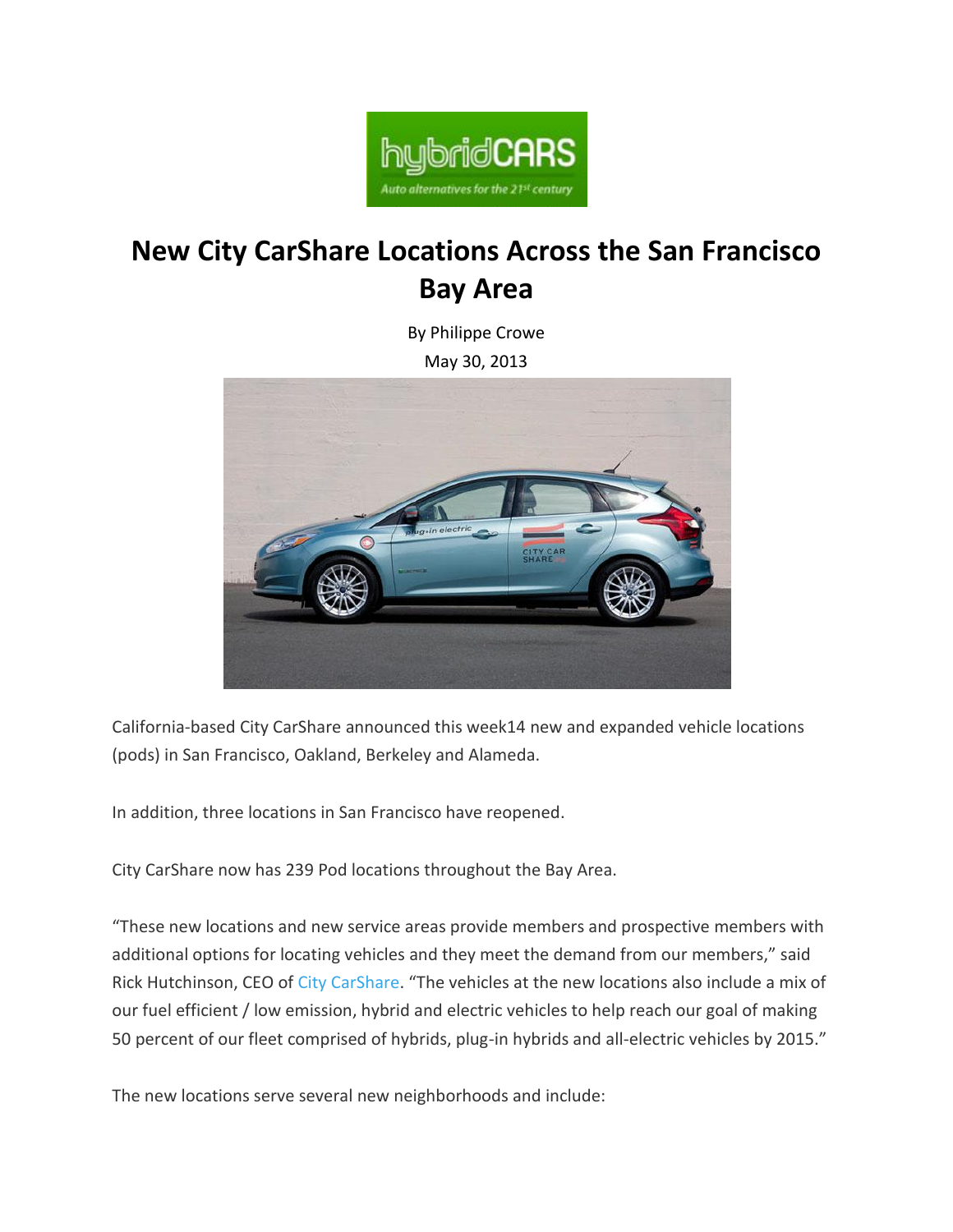## San Francisco

Ellsworth & Cortland (Bernal Heights) – 801 Cortland Avenue Cayuga & Santa Rosa (Mission Terrace) – new service area at 740 Cayuga Avenue Clarence Place & Townsend (China Basin) – 21 Clarence Place Brighton & Ocean (Ingleside) – inside Whole Foods Market at 1150 Ocean Avenue Re-opened locations: Judah & 12th (Inner Sunset) – on-street parking at 708 Judah Street

Harriet & Howard (SOMA) – on-street parking at 38 Harriet Street

Sanchez & 17th (Castro) – 330 Sanchez Street

## **Oakland**

Harrison & 15th (Gold Coast) – new service area at 1515 Harrison Street

59th & MLK (Santa Fe) – 828 59th Street

#### **Berkeley**

Adeline & Essex (South Berkeley) – AccessMobile location at 3075 Adeline Street

4th & Cedar (West Berkeley) – available evenings and weekends at 1608 4th Street

Stuart & Telegraph (Elmwood) – new service area at 2412 Stuart Street

Ashby & Telegraph (South Berkeley) – 2996 Telegraph Ave